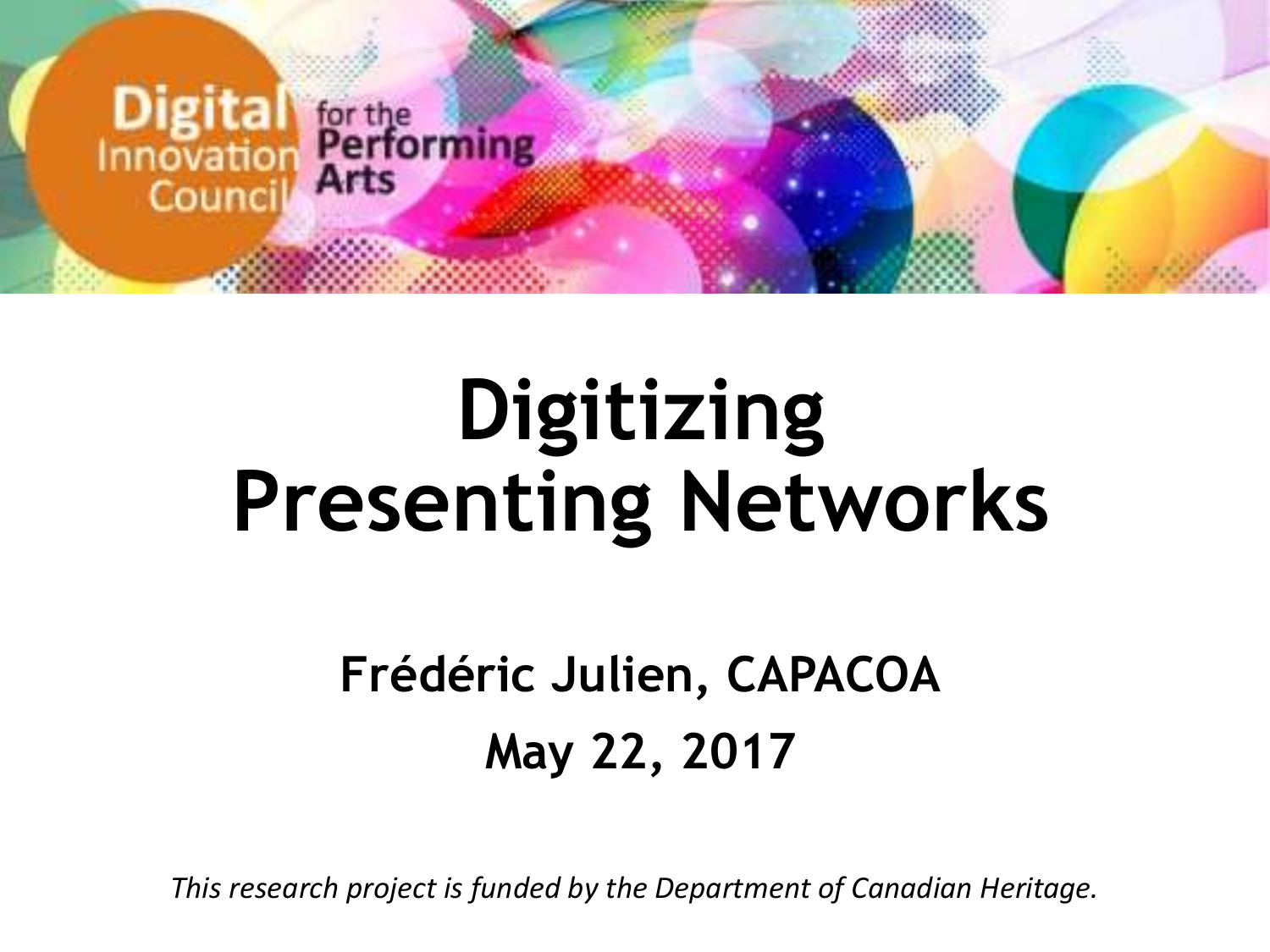#### **Why we won't 'predict' the tech future**

**"Television won't be able to hold on to any market it captures after the first six months. People will soon get tired of staring at a plywood box every night."**  *Darryl Zanuck, executive at 20th Century Fox, 1946*



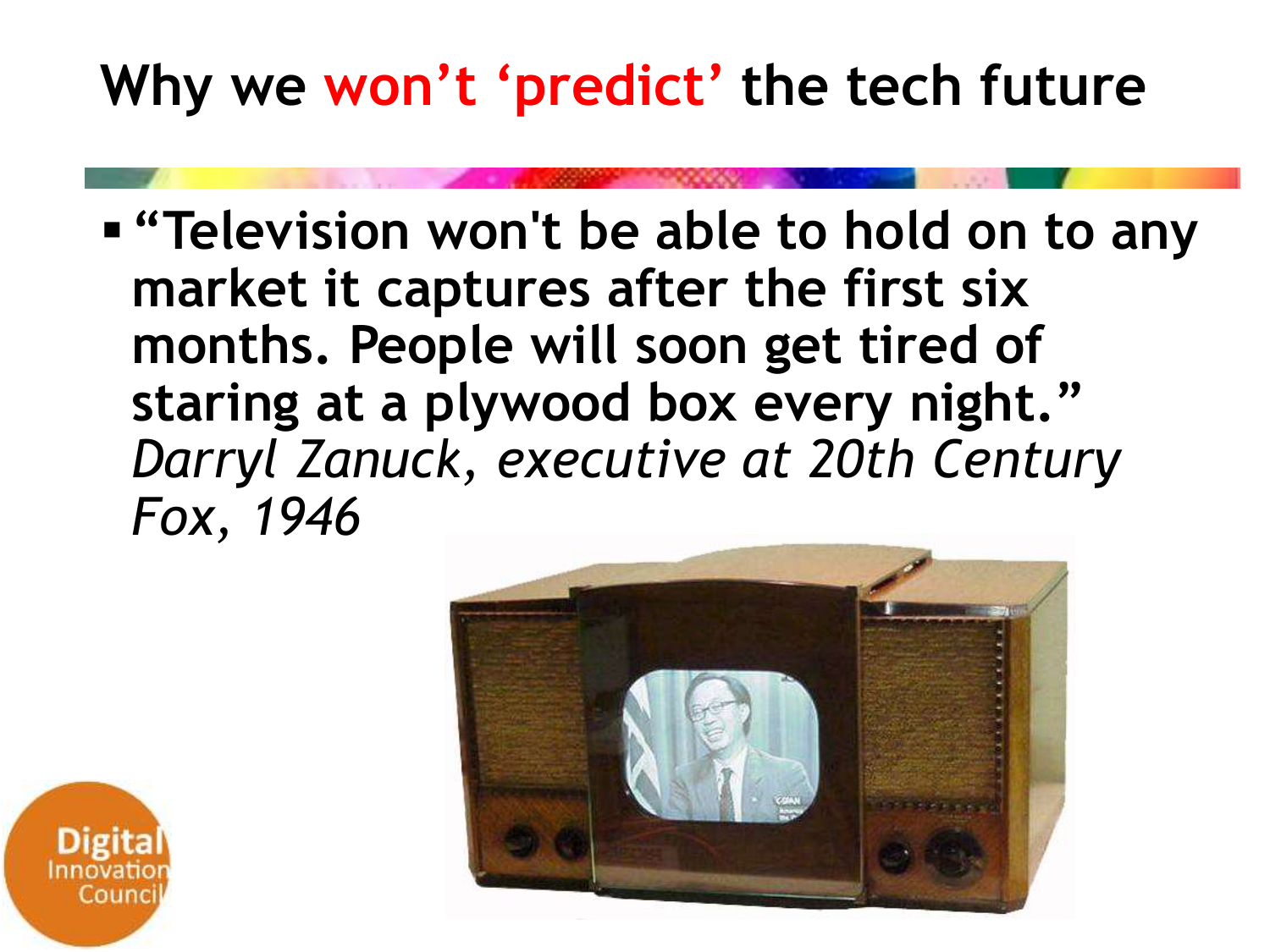

#### **Short primer on the report with a focus on presenting networks**

#### **Your reactions, observations, ideas**

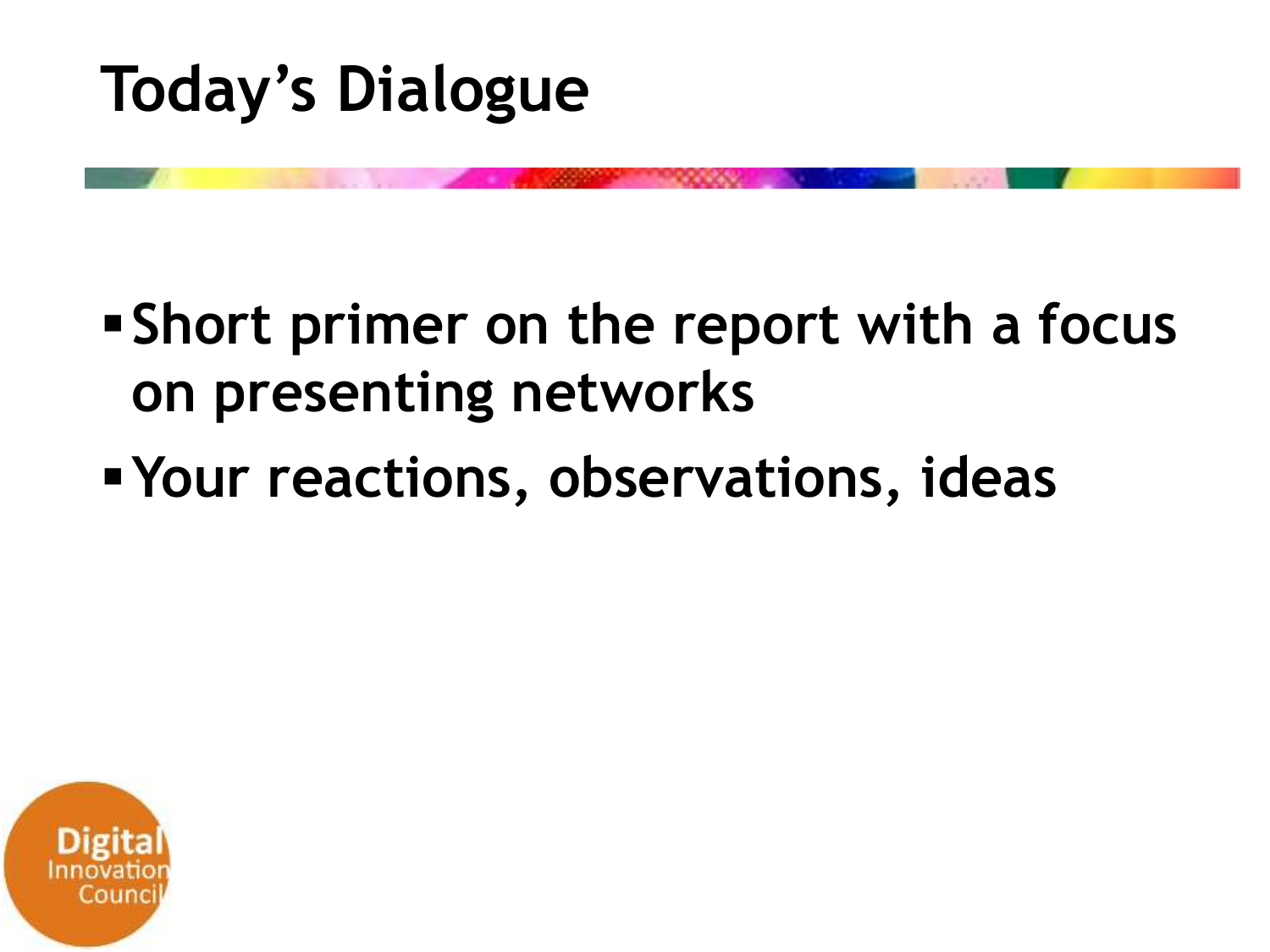#### **Overview of the report**

- **Economics of presenting**
- **Example 2 Current Digital Landscape in Arts (trends, digital in performance)**
- **Lessons from other cultural sectors (Music, Books, News)**
- **Paths Forward**



With Frédéric Julien, Director of Research and Development, CAPACOA March 2017

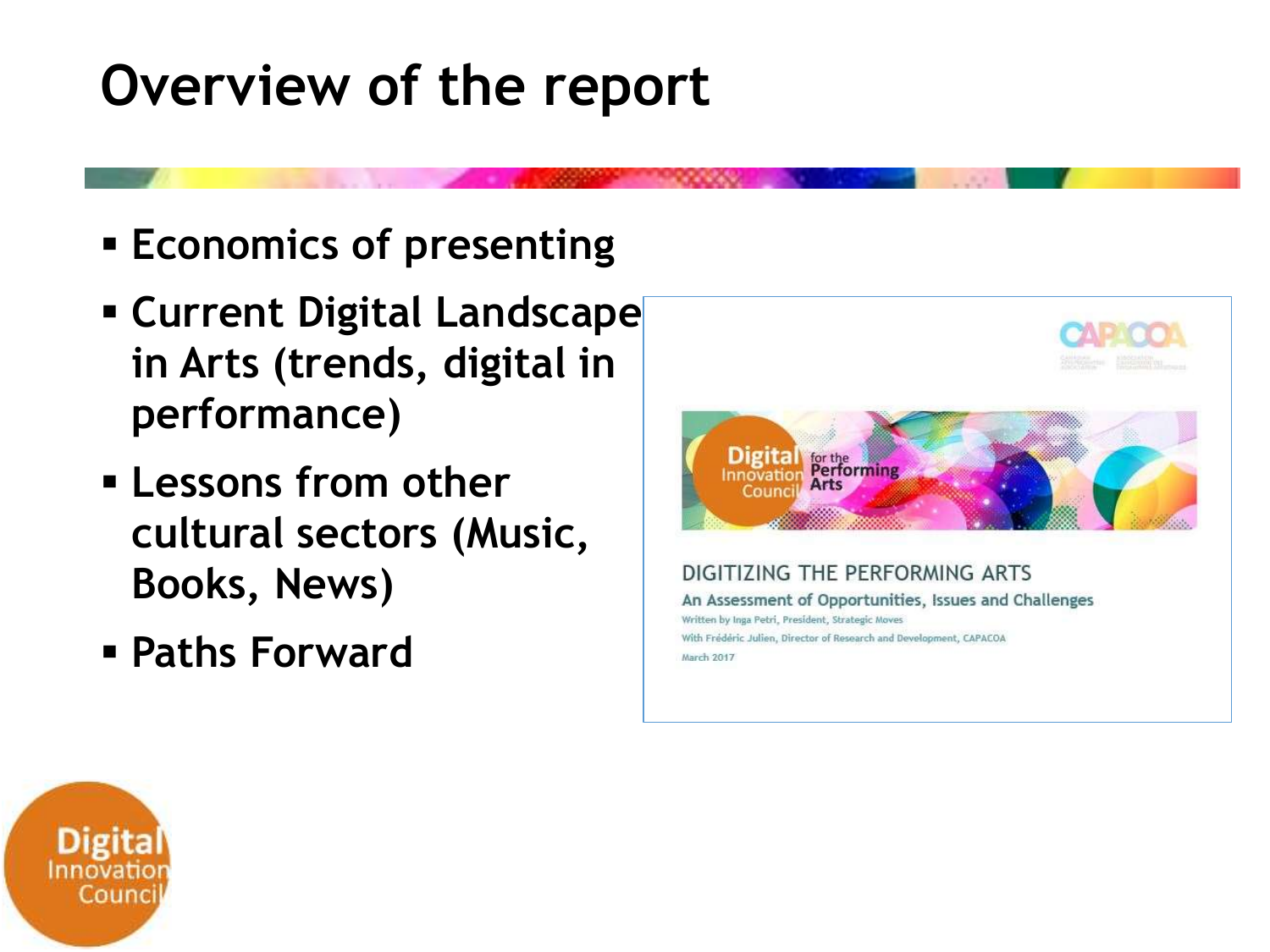### **Concept**

#### Digitizing the performing arts Putting performing arts<br>
≠ performing arts<br>
event online

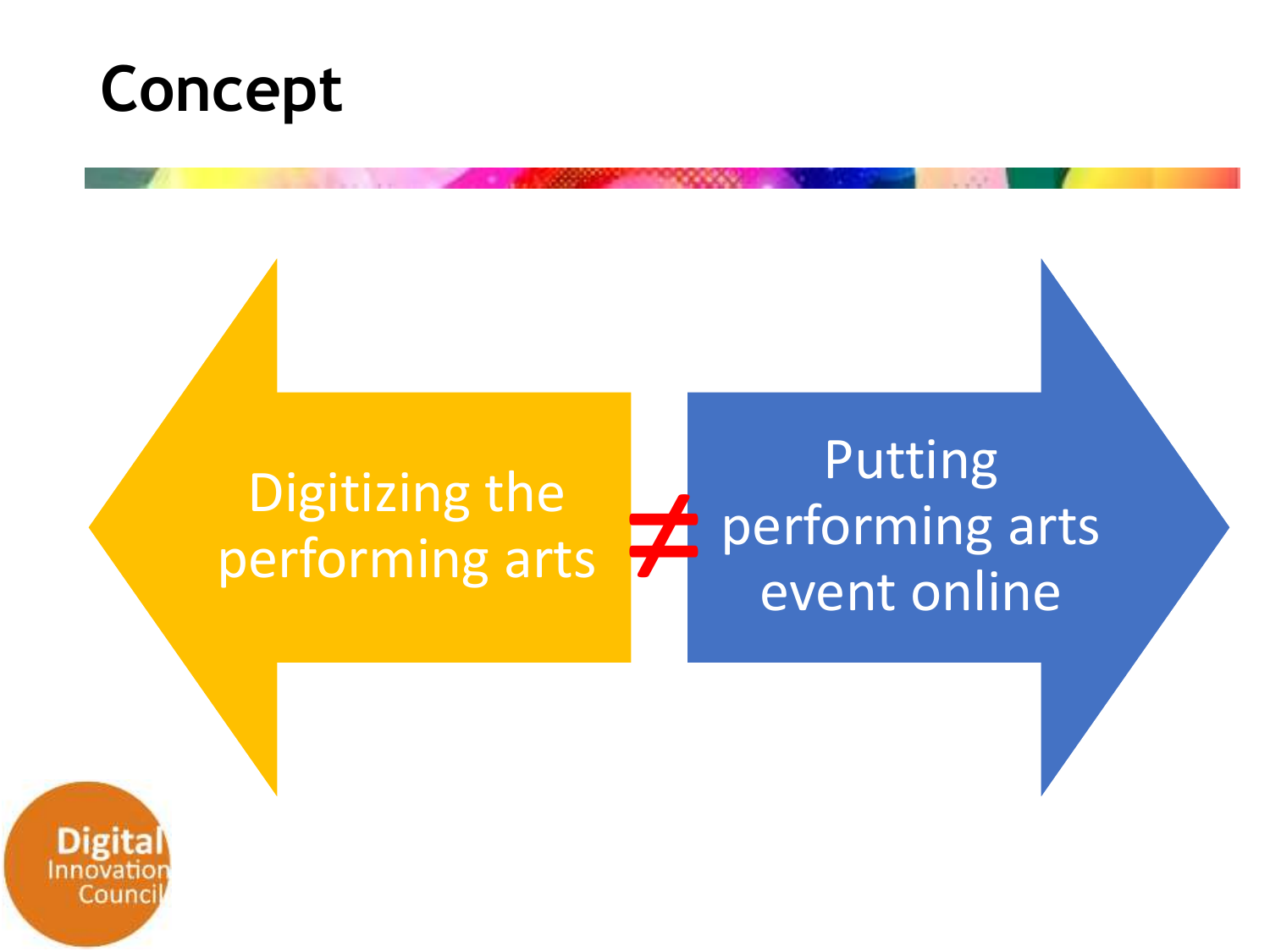### **Economic Context**

Counc

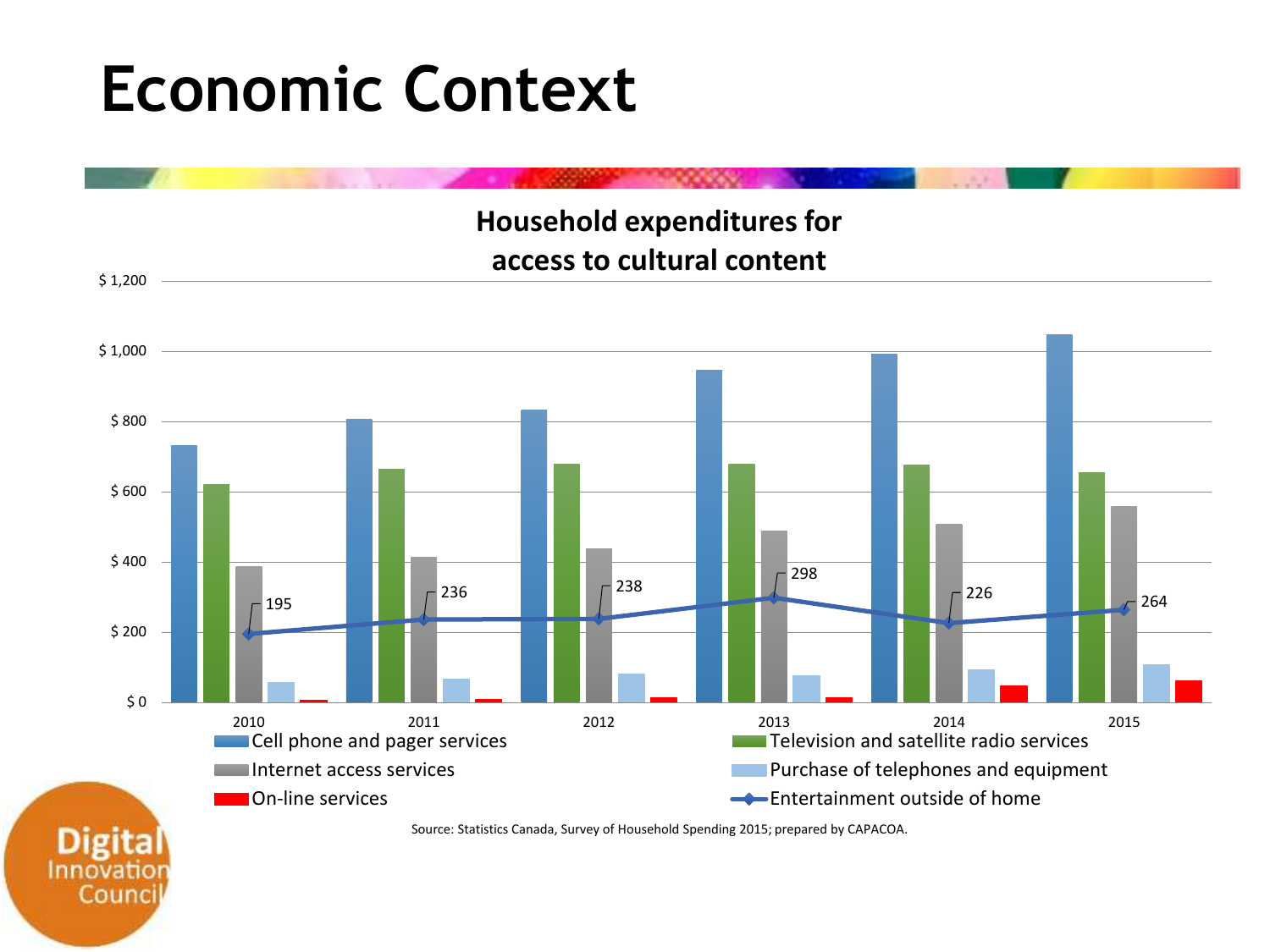### **Economic context**

**Successful business models in the digital world:**

- **are tied to distribution; and**
- **rely on scale.**

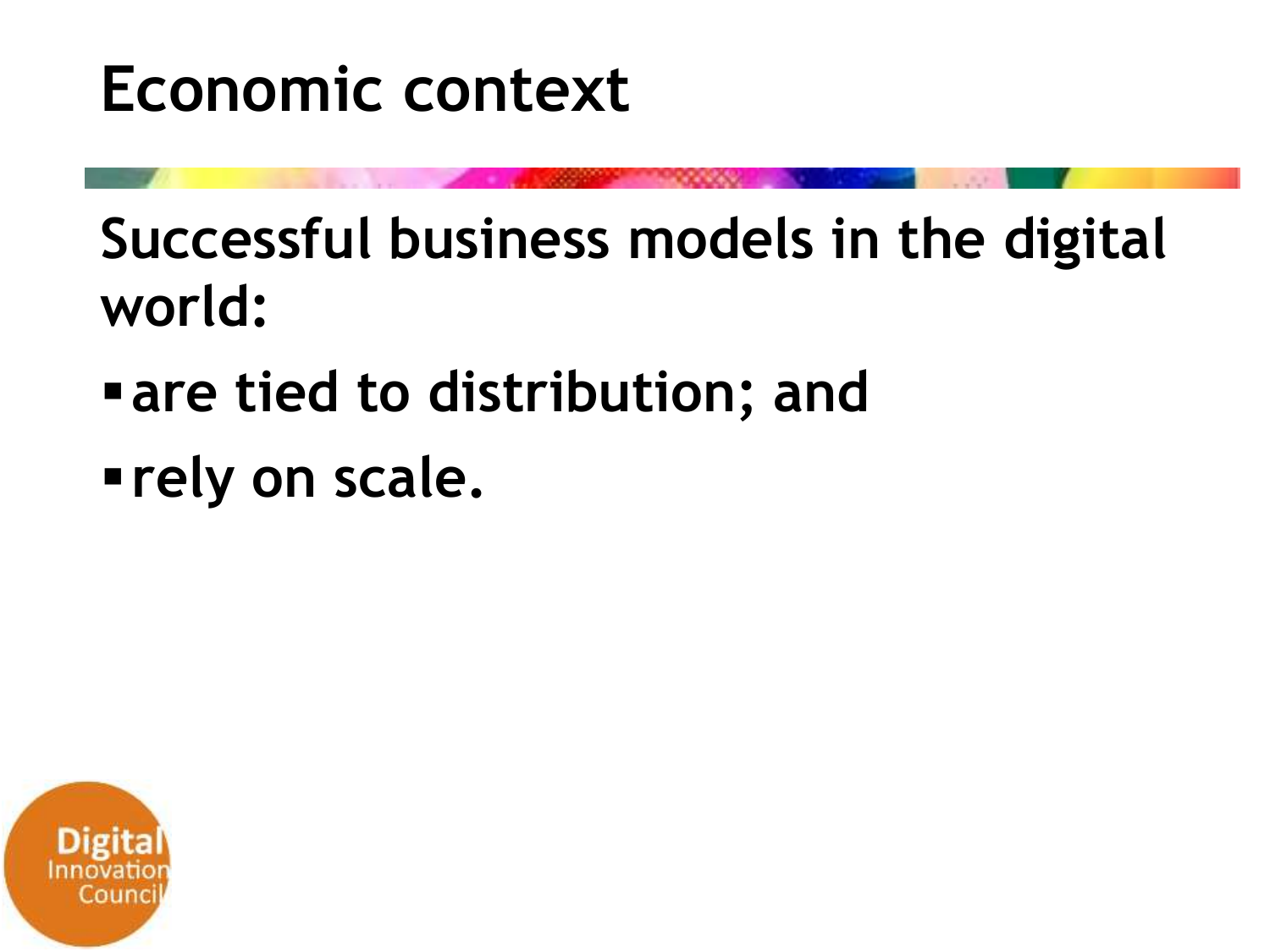#### **Economic context**

#### **Stingray digital:**

■ 400 million pay TV subscribers



No need to leave home to experience exhilarating live performances by the greatest bands and artists!

#### **RadioPlayer Canada:**

 400 private, public, campus and community radio stations united to implement a single radio app.



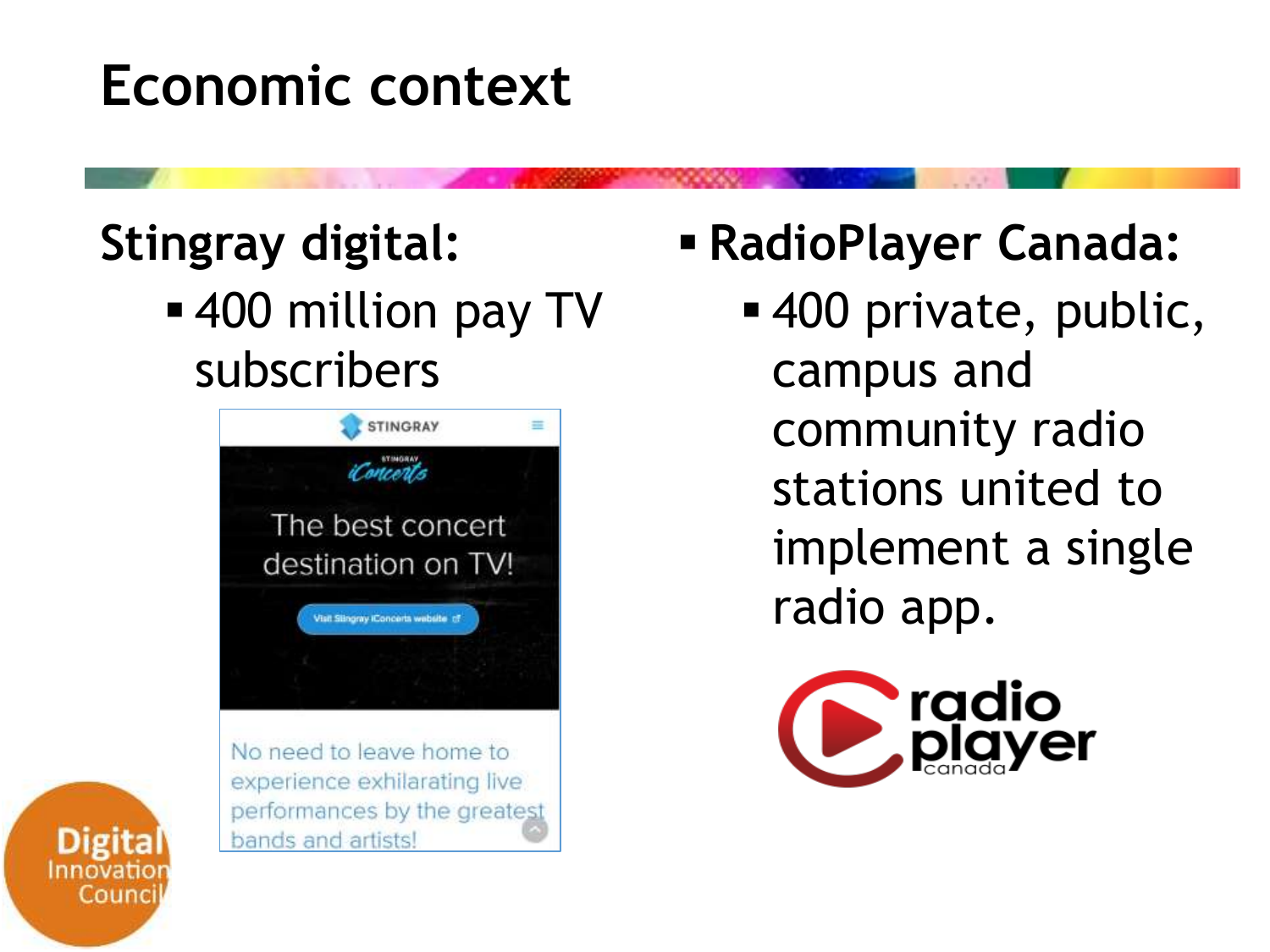## **Technology Trends in 2017**

- **Virtual Reality will create new paradigms for entertainment.**
- **Apps will fade in favour of services accessible over several devices and platforms**
- **Intelligent personal assistants and other forms of AI will redefine how we search and access content.**
- **Search engines will increasingly serve the actual answer rather than a link to webpages**

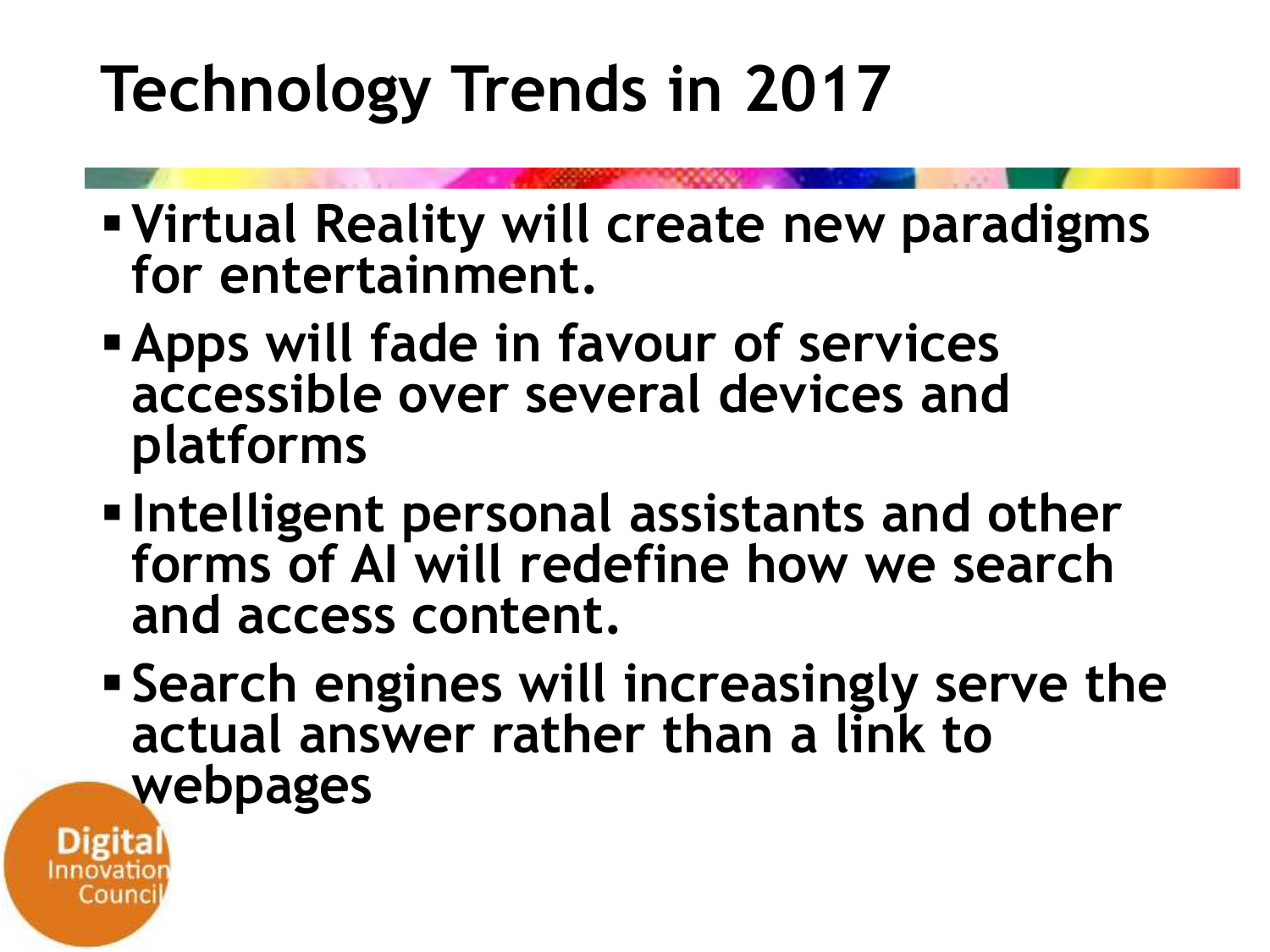#### **Semantic Web**

- **Semantic web bridges human-readable web contents with machinereadable metadata**
- **Semantic markups are code and as such aren't visible to web users, but they have a profound impact on what web users see (or not) when they search the web.**





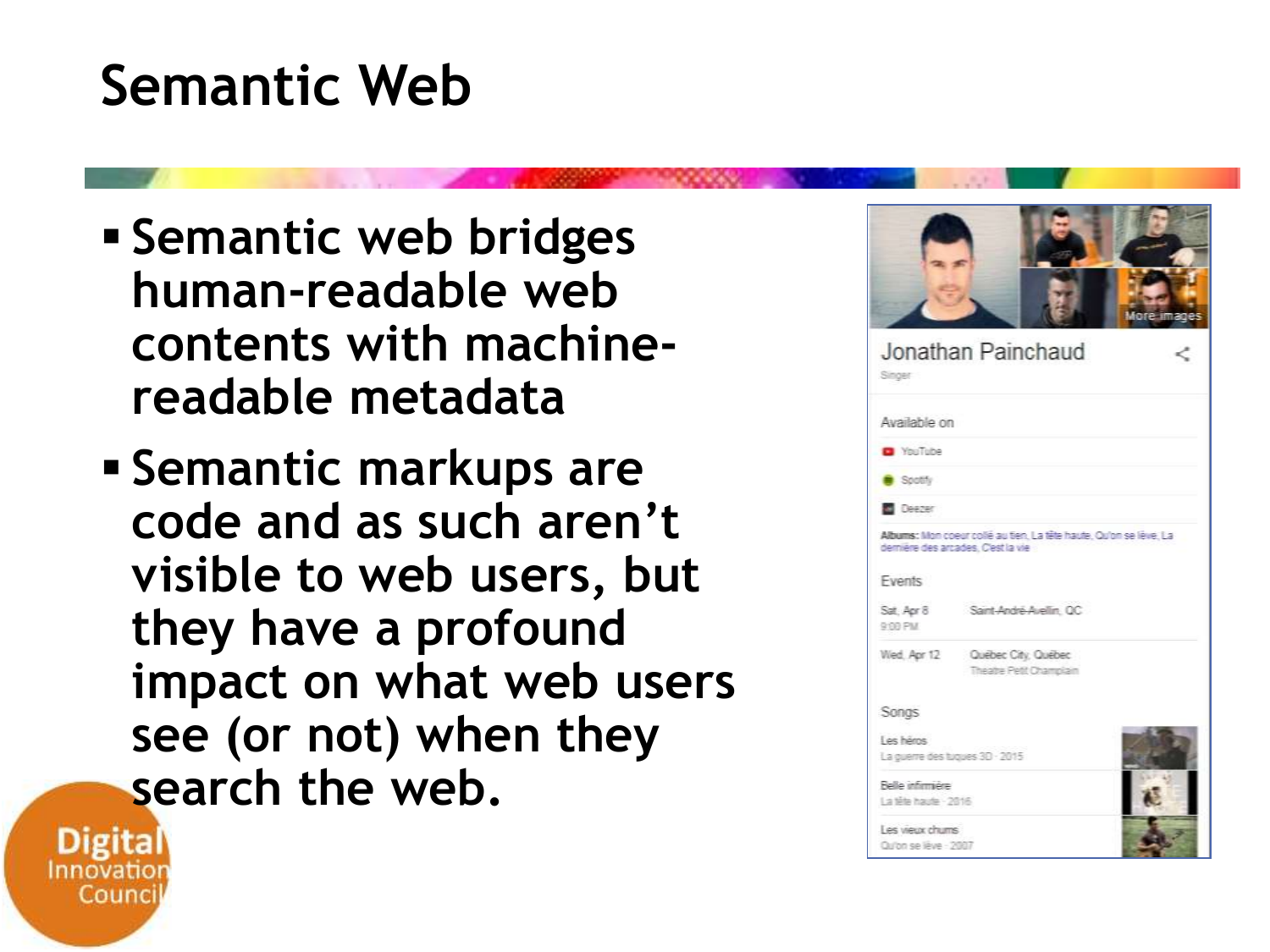#### **Digital innovation = new value**



Counci

#### **Responses**

- **Increase revenue**
	- **Higher ticket prices**
	- Public support
	- **Private, corporate** donations

#### **Reduce labour costs**

- Volunteers (17 volunteers: 1 staff\*)
- Re/negotiate union contracts
- **Example 1** Limit number of artists performing
- **Elimit artists fees**

\*Source: Value of Presenting - Survey of Presenters, 2012 (EKOS / CAPACOA)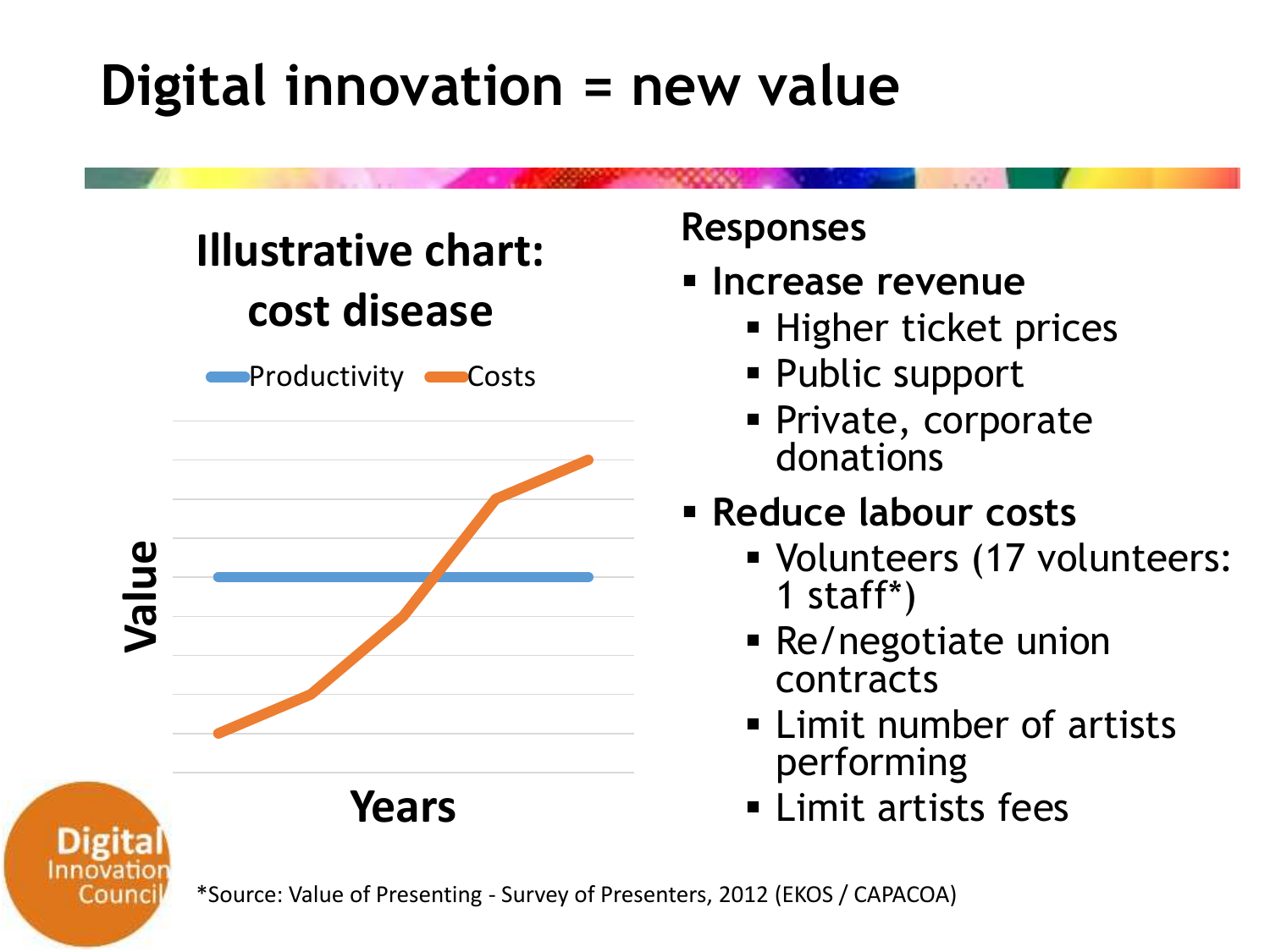#### **Reimagining Presenter's role From live to digital performance**

|                                                                              | Live performance with digital performance                                                                                                                                                               |                                                                                                                                                                                                                      |
|------------------------------------------------------------------------------|---------------------------------------------------------------------------------------------------------------------------------------------------------------------------------------------------------|----------------------------------------------------------------------------------------------------------------------------------------------------------------------------------------------------------------------|
| Digital program notes by<br>email or app or other mode<br>Digital aspects in | add-ons<br><b>Digital projection of live</b>                                                                                                                                                            | <b>Digital-only</b><br>performance                                                                                                                                                                                   |
| performance itself<br><b>Augmented reality</b><br>information, personal use  | performance, e.g. outside<br>the theatre<br>Digital exhibit / installation<br>in conjunction w<br>performance (in lobby)<br><b>Extend experience to</b><br>online space (pre- & post-<br>& during show) | Direct-to-audience, e.g.<br>• Online (live) streaming<br>with added online content<br>• Virtual Reality, immersive<br>environment, tactile,<br>binaural<br>Live stream point-to-point<br>into a venue (can be a PAC) |

Counc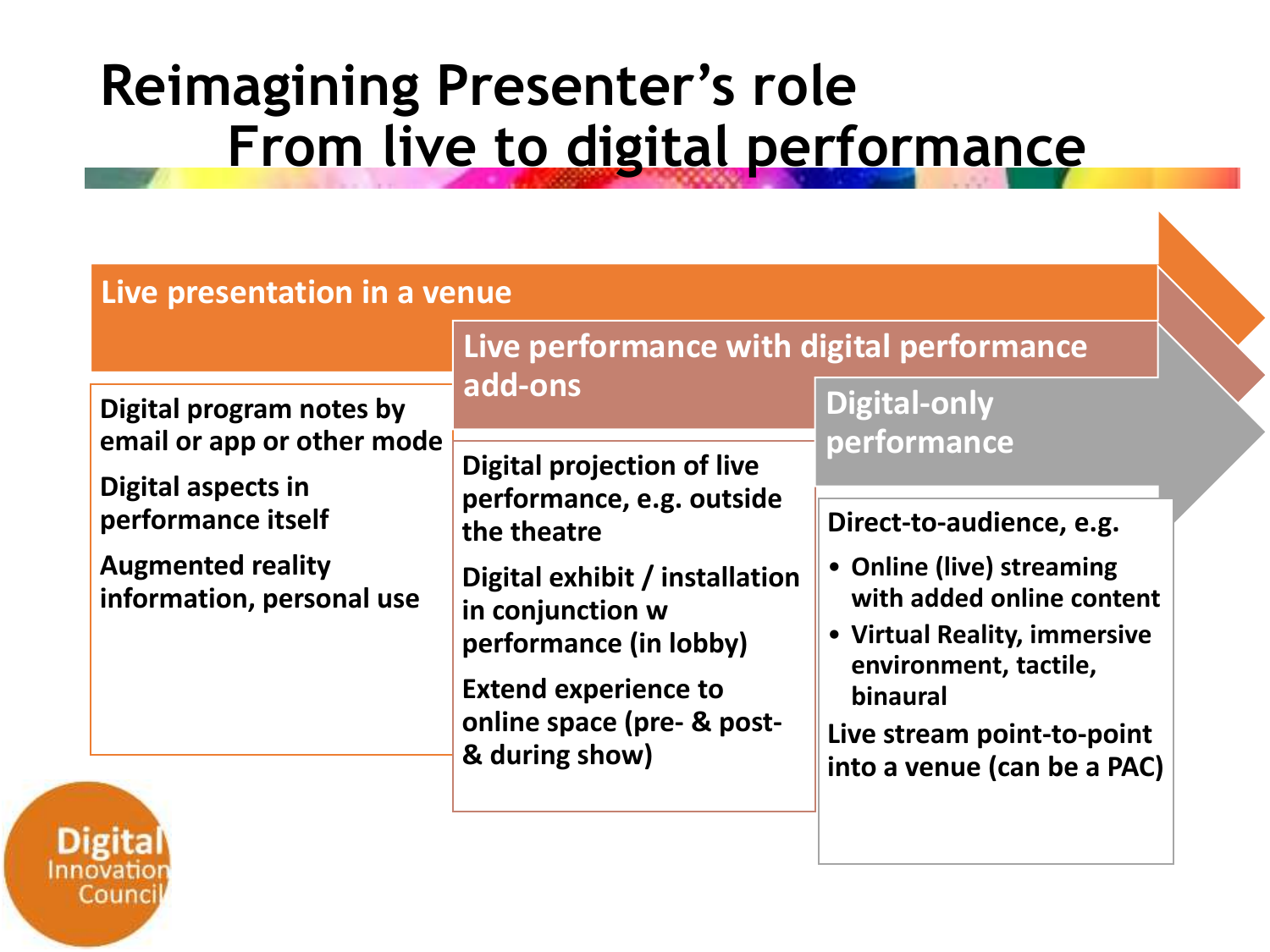### **Rethinking the Creation Chain**

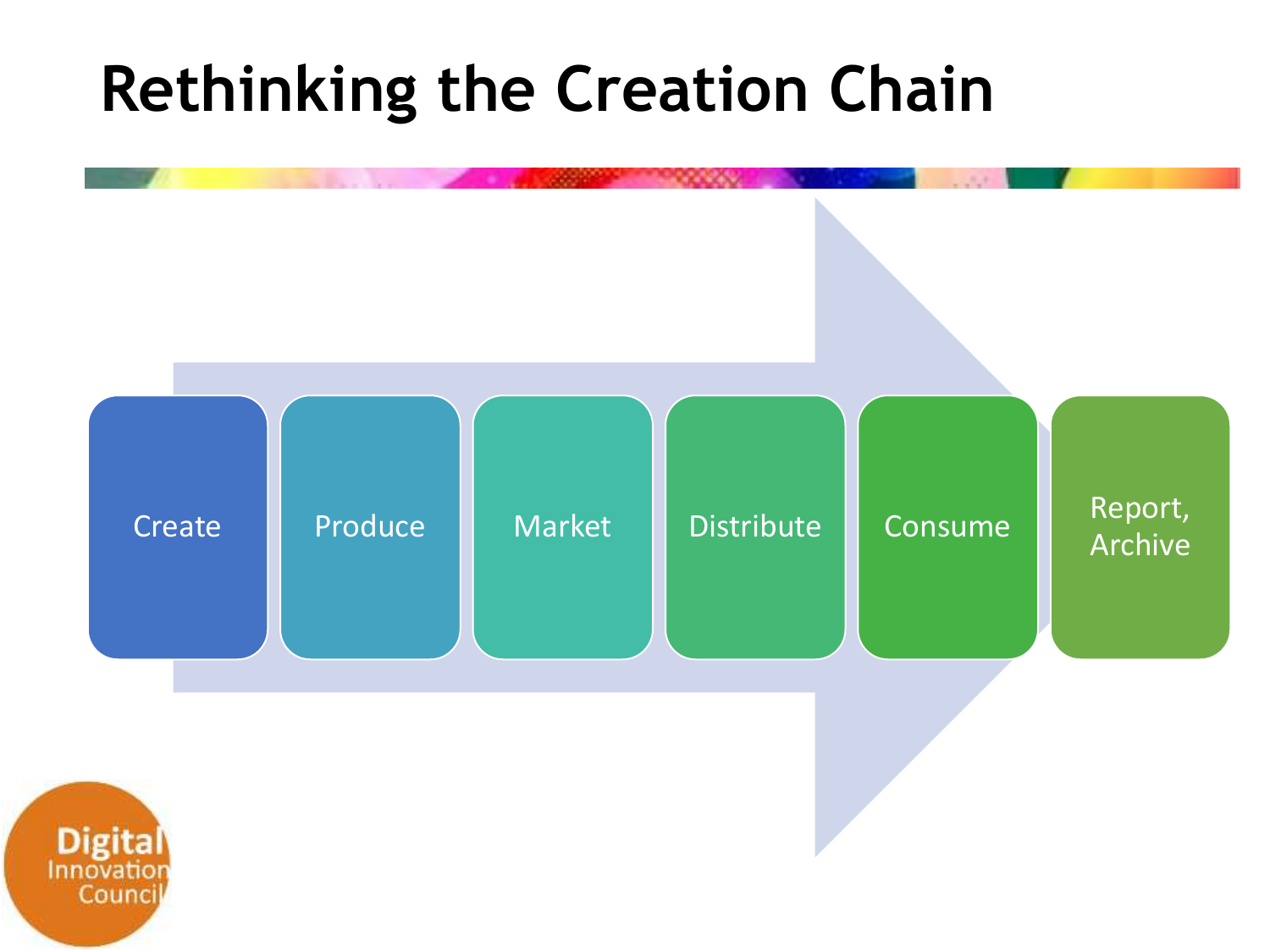- What facts or observations stand out?
- Why is that important? What hypotheses can you make? How does that relate do my organization?
- Now what? What actions make sense?